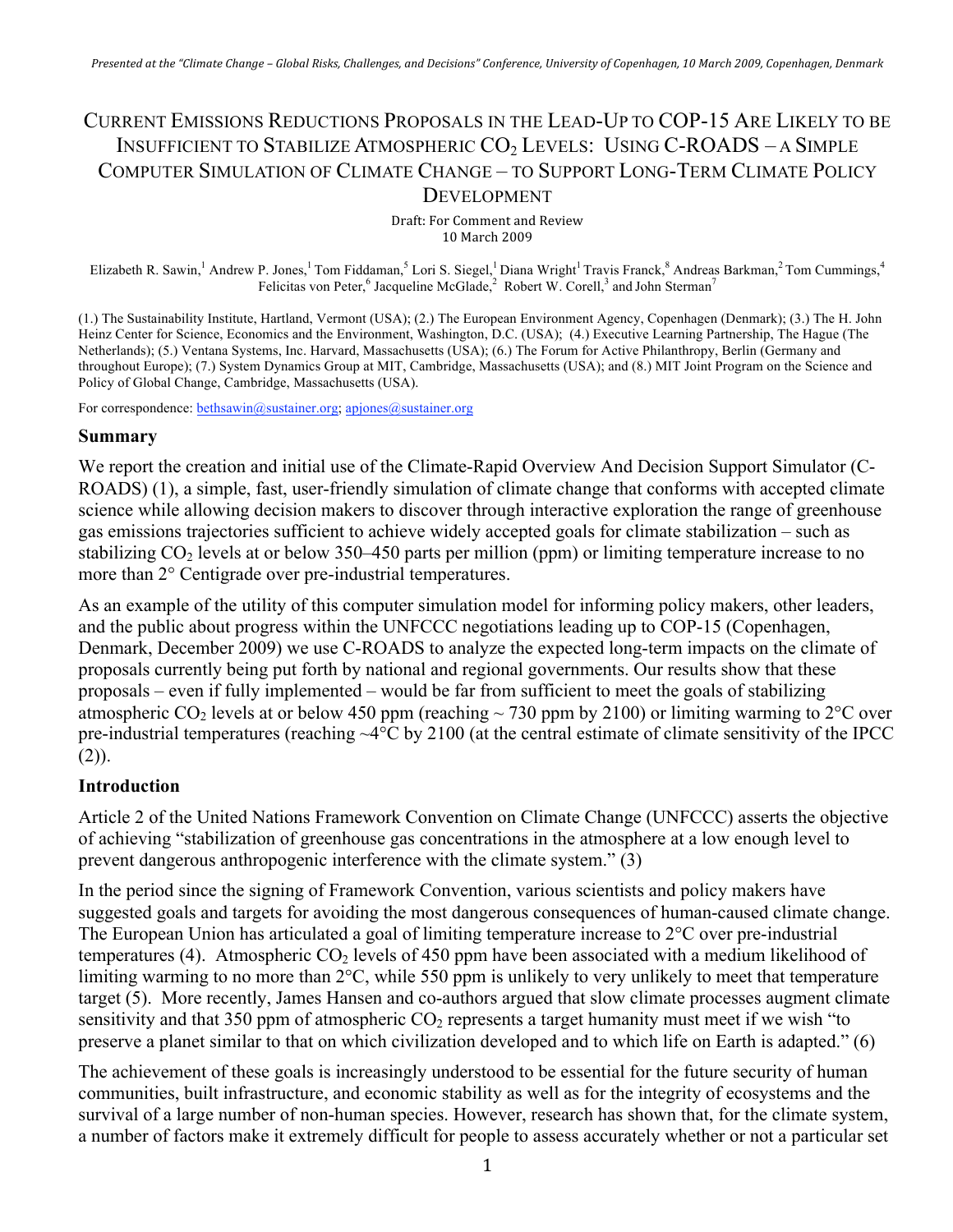of measures will be sufficient to realize a given goal for atmospheric  $CO<sub>2</sub>$  level or temperature. Many people, including highly educated adults with substantial training in science, technology, engineering, or mathematics, misunderstand the fundamental dynamics of the accumulation of carbon dioxide and heat in the atmosphere (7, 8). Intuitive predictions of the response of the global climate system to emissions cuts underestimate both the degree of emissions reduction needed to stabilize atmospheric carbon dioxide levels and the lag time between changes in emissions and changes in global mean temperature (8). Such misunderstandings can prevent decision-makers from recognizing the long-term climate impacts likely to emerge from specific policy decisions and citizens from understanding the need for decisive action to reduce greenhouse gas emissions.

Furthermore, people charged with making decisions related to climate change – climate professionals, corporate and government leaders, and the general public – may understand the emissions reduction proposals of individual nations (such as those proposed under the UNFCCC process) but lack tools for assessing the likely collective impact of those individual proposals. The proposals are framed in heterogeneous terms (*e.g.,* as reductions in emissions relative to differing reference year emissions by differing target years, as reductions in emissions per unit of GDP, or in terms of per capita emissions targets.). Such heterogeneity makes it difficult to aggregate national proposals for future emissions reductions into a global emissions trajectory.

Thus, while enacting effective climate policy in the near term is an issue of great importance, decision makers – and the public who must ultimately be relied upon to support and enable sound climate policy – often lack the ability to assess whether proposed policy measures are sufficient to meet the long-term goals of avoiding the most dangerous consequences of climate change.

These challenges to effective decision-making in regard to climate change are typical of the challenges facing decision makers in other dynamically complex systems characterized by multiple feedbacks, time delays, and nonlinear cause-and-effect relationships. Decision making in such systems has been shown to be often suboptimal and biased (7, 9, 10).

Critical climate policy decisions will be made at the local, national, and global scales in the coming months and years. Key stakeholders need transparent tools grounded in the best available science to provide decision support for real-time exploration of different policy options and easily understandable information about the likely long-term impacts of such options (11). In other complex dynamic systems, computer simulations have been shown to help improve understanding and decision-making by providing users with quick turnaround feedback about the likely outcomes of policy choices (12, 13).

Motivated by those examples and by the critical and urgent challenge of crafting climate policy capable of avoiding dangerous anthropogenic interference with the Earth's climate, we have developed tested and employed a user-friendly computer simulation of climate change to support decision making in the run-up to COP-15 and beyond.

### **Model Structure and Validation**

The Climate Rapid Overview and Decision Support (C-ROADS) simulator is a dynamic nonlinear simulation, tuned to the response of more disaggregated climate models.

There are a number of climate simulations that can be downloaded or run online, including FAIR (14), JCM (15), MAGICC (31), and others. Most are technically complex and suited to researchers well versed in the underlying science. C-ROADS is unique, not in its content, but in its focus on promoting learning and quickturn-around decision support.

The simulation model is based on the biogeophysical and integrated assessment literature and includes representations of the carbon cycle, radiative forcing, global mean surface temperature, and sea level change.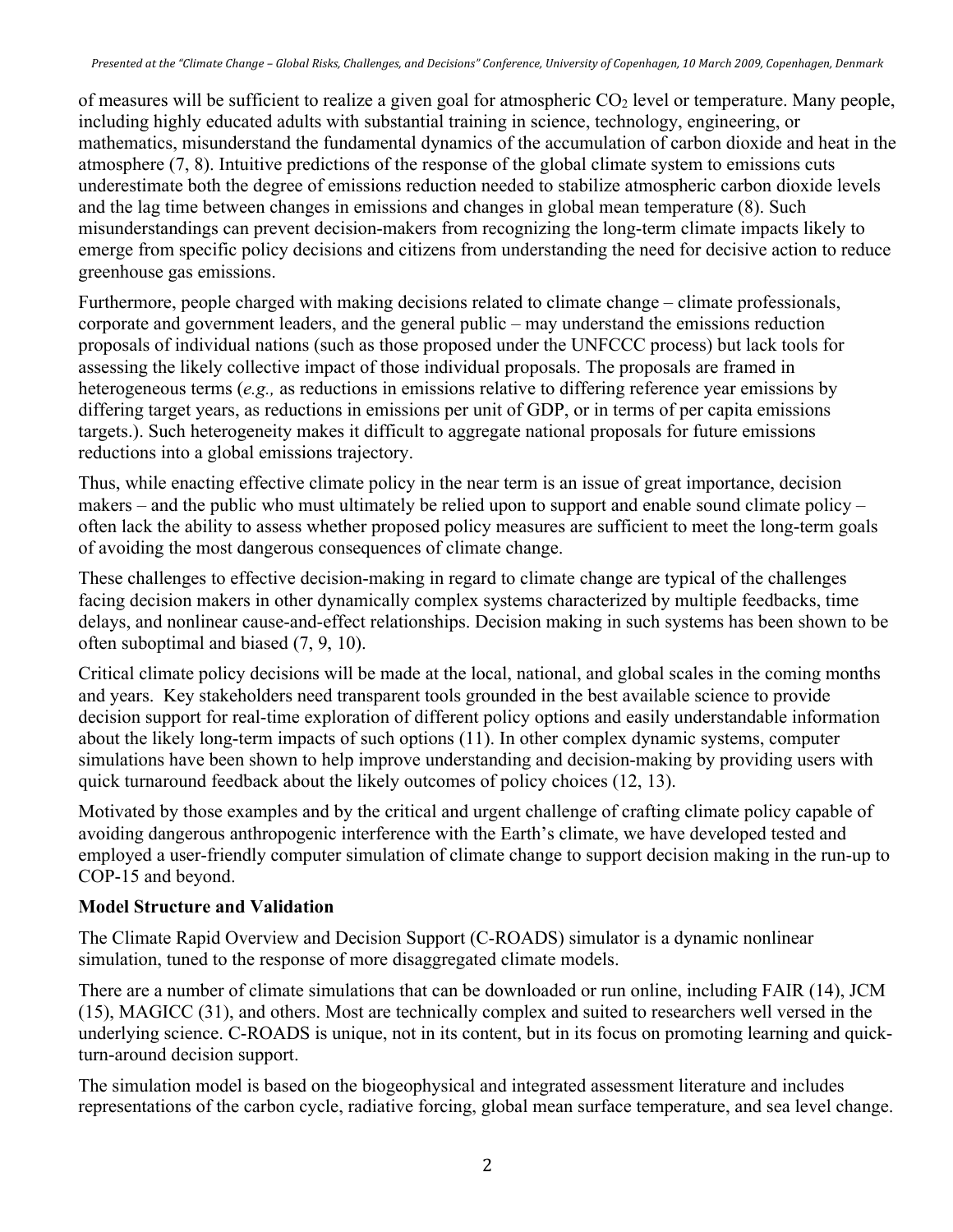Consistent with the principles articulated by Socolow and Lam (16) the simulation is grounded in the established literature yet remains simple enough to run quickly on a modest computer.

A schematic diagram of the structure of the C-ROADS simulator is show in Figure 1. Model users determine the path of net GHG emissions  $(CO<sub>2</sub>$  from fossil fuels and land use,  $CH_4$ ,  $N_2O$  and  $CO<sub>2</sub>$  sequestration from afforestation), at the country or regional level, through 2100. The model calculates the path of atmospheric  $CO<sub>2</sub>$  and other GHG concentrations, global mean surface temperature, and sea level rise resulting from these emissions. Temperature feedbacks to the carbon cycle are not included in C-ROADS; as a result assessment of the likely climate impacts of given emissions scenarios using C-ROADS may underestimate potential increases in atmospheric  $CO<sub>2</sub>$  level or temperature increase that could arise from self-reinforcing warming dynamics.



The model displays historical data, including country-level  $CO_2$  emissions from fossil fuels (17),  $CO_2$ emissions from changes in land use (18), and GDP and population (19). "BAU"  $CO<sub>2</sub>$  emissions projections



Figure 2. Comparison of C-ROADS surface temperature forecasts to the ensemble of models
examined
in
AR4.
Figure
is
adapted
from
the
IPCC's
Fourth
Assessment
Report Summary
for
Policy
Makers.
(30)
Dashed
lines
show
C‐ROADS
output
for
the corresponding
emissions
scenario.
The
grey
bars
at
the
right
of
the
figure
show
the range of values produced by the ensemble of models for each emissions scenario. Green asterisks
represent
the
C‐ROADS
value
for
temperature
increase
for
each
the
specified emissions
scenarios.

are tuned to replicate to the IPCC SRES A1FI and B1 scenarios (20). Emissions are allocated across regions according to the World Energy Outlook (21) projections. Population and GDP projections are based on the United Nations' World Population forecasts (22) and International Energy Agency (IEA) GDP forecasts (23).

The carbon cycle sector employs a box diffusion ocean and two-box biosphere, similar to but simpler than Goudriaan and Ketner (24) and Oeschger and Siegenthaler, *et al.* (25)*.* It incorporates nonlinearities in ocean buffer chemistry and biosphere carbon uptake, but not temperature feedbacks.

Radiative forcing for  $CO<sub>2</sub>$ , N<sub>2</sub>O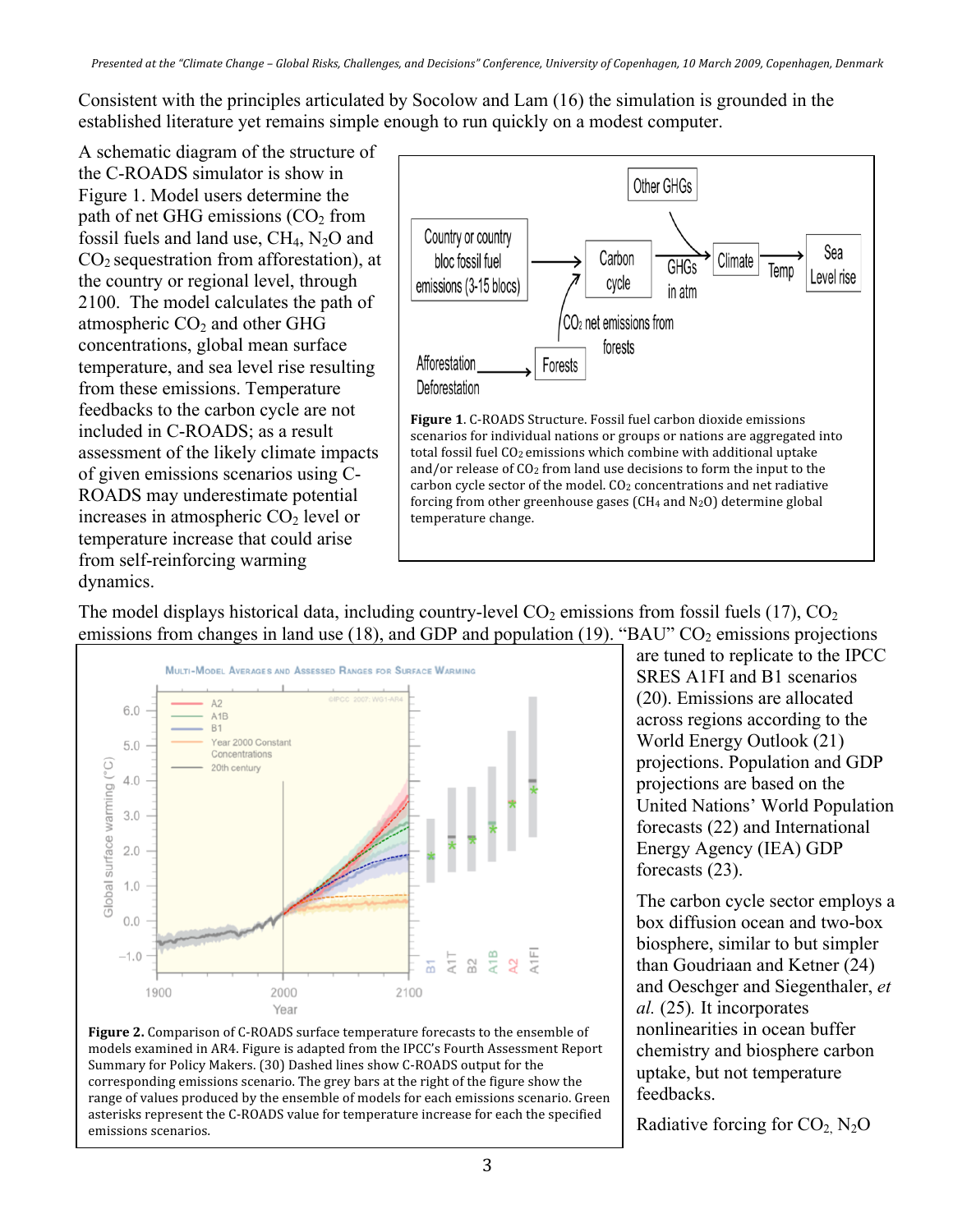and CH4 employs equations from the TAR (26). The climate sector is based on Schneider and Thompson (27) as used in the DICE model (28). The model has been recalibrated with a thinner surface layer to better replicate observed and AR4- projected temperatures. The sea level rise sector is based on Rahmstorf (29).

Figure 2 shows a comparison of C-ROADS forecasts under a range of emissions scenarios relative to the ensemble of models in AR4 and presented in the summary for policy makers (30). While C-ROADS is not intended to be used to generate highly precise or spatially disaggregated predictions of future climate conditions, the results shown here demonstrate that C-ROADS behavior is consistent with accepted understandings of carbon cycle and climate system behavior.

A useful comparison can be performed against MAGICC, a model of intermediate complexity that in turn summarizes the output of more detailed carbon cycle and climate models (31). Generally, in comparison to MAGICC, C-ROADS slightly understates  $CO<sub>2</sub>$  concentrations for high-emissions scenarios (3 to 5% for A1FI), and overstates them for low-emissions scenarios (7% for the WRE 350 stabilization scenario). Similarly, C-ROADS displays slightly less temperature variation between high and low emissions scenarios, when compared with GCMs. It is impractical to fully replicate the response of complex models with the low order structure of C-ROADS – a design constraint in C-ROADS to promote transparency for users – but we anticipate that the inclusion of temperature feedbacks to the carbon cycle in future refinements of C-ROADS will result in more temperature variation between high and low emissions scenarios. In any case, the differences observed are much smaller than the intermodel variation in the C<sup>4</sup>MIP, SRES, and AR4 model scenarios (32) and are small relative to overwhelmed by uncertainty about climate sensitivity and other factors.

The structure and behavior of C-ROADS are currently under review by an international panel of climate scientists and modelers whose assessment of the model's performance relative to its purpose is expected shortly.

### **Examination of Current Proposals within the UNFCCC process**

The process leading up to the COP-15 meeting of the UNFCCC provides a good example of the type of challenge facing decision makers who are charged with addressing climate change. While COP-15 is focused on fulfilling the UNFCCC mandate of preventing dangerous anthropogenic interference with the climate, assessing the collective GHG emissions trajectories that could be expected from proposals under discussion at the national or regional level is difficult without tools that allow the aggregation of proposals framed in different terms and having different reference years and target years. Additionally, even if a collective future emissions trajectory is apparent to decision makers, the sufficiency of such an emissions trajectory to achieve a given goal – such as limiting temperature increase or stabilizing GHG concentrations at specific levels – is not intuitively apparent.

Because of these difficulties we have used C-ROADS to calcuate the global  $CO<sub>2</sub>$  emissions trajectory that would be expected as the collective result of proposals that are committed to or under discussion during the lead-up to COP-15. We (Sustainability Institute) have focused on proposals that are available in the public domain, using as our sources government reports or policy statements and news accounts of remarks made by political leaders.

Table 1 shows our interpretation of these emissions reduction proposals as well as any simplifying assumptions we made in order to translate these proposals into forms that could serve as input into C-ROADS' emissions sector. All countries not included in Table 1 are assumed to follow the C-ROADS "Business As Usual" trajectory which is calibrated to the IPCC A1FI emissions scenario (20).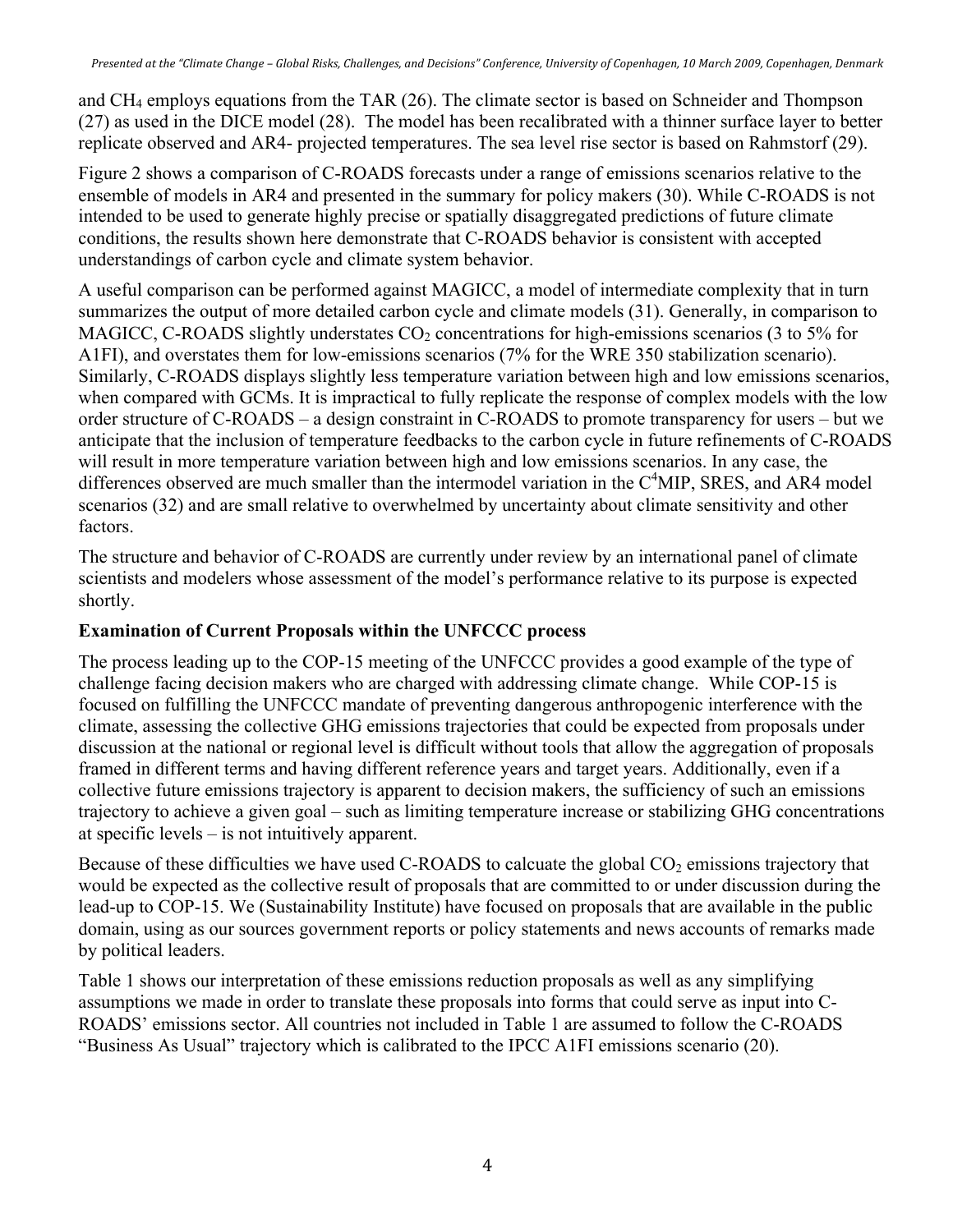*Table 1 Interpretation of Current Emissions Reductions Proposals (by Sustainability Institute; as of March 1, 2009)*

| <b>Country or</b><br>Country<br><b>Grouping</b> | Our Interpretation of<br>proposal                           | <b>Notes</b>                                                                                                                                                                                                                                                                                                                                                                                                                                                                                                                                                                                                                                        | Source                                                                                                                                                                         |
|-------------------------------------------------|-------------------------------------------------------------|-----------------------------------------------------------------------------------------------------------------------------------------------------------------------------------------------------------------------------------------------------------------------------------------------------------------------------------------------------------------------------------------------------------------------------------------------------------------------------------------------------------------------------------------------------------------------------------------------------------------------------------------------------|--------------------------------------------------------------------------------------------------------------------------------------------------------------------------------|
| Brazil                                          | Eliminate deforestation<br>by 2050 (12% of global<br>total) | Brazil's national plan on climate change puts forth the<br>objective of reducing deforestation by 40% between<br>2006 and 2009 and by a further 30% in each of the two<br>following periods of four years (33). We made the<br>simplifying assumption that this rate of reduction of<br>deforestation would continue to 2050 (a sufficient<br>period to eliminate deforestation at the stated rates).<br>C-ROADS has a global parameter for $CO2$ emissions<br>from deforestation. We attributed 12% of this global<br>value to Brazil, based on statistics (34) showing that<br>Brazil currently contains 12% of the world's forested<br>hectares. | Brazil National Plan on<br>Climate Change November,<br>2007 and statements by<br>Flavio Goldman, Deputy<br>Secretary for International<br>Relations, Sao Paulo, Brazil<br>(33) |
| Canada                                          | 70% below 2006 by 2050                                      | The stated policy is for emissions to fall to 60% to 70%<br>below 2006 levels by 2050. We used the upper bound,<br>i.e. 70%.                                                                                                                                                                                                                                                                                                                                                                                                                                                                                                                        | <b>UNFCC Technical Report</b><br>November, 2008 (35)                                                                                                                           |
| China                                           | <b>BAU</b>                                                  | Documents such as China's 11 <sup>th</sup> Five Year Plan put forth<br>a goal of a 20% decrease in energy intensity for the<br>period from 2005 to 2010. Given that 2010 is an<br>extremely near term target and a modest improvement<br>in emissions intensity is already included in "BAU", we<br>made the simplifying assumption that, within the<br>resolution of C-ROADS this trajectory is not<br>distinguishable from 'BAU'                                                                                                                                                                                                                  | News accounts $(36)$ and 11 <sup>th</sup><br>Five Year Plan (37)                                                                                                               |
| Europe                                          | 80% below 1990 levels<br>by 2050                            | Includes: Austria, Belgium, Bulgaria, Cyprus, Czech<br>Republic, Denmark, Estonia, Finland, France, Germany,<br>Greece, Hungary, Ireland, Italy, Latvia, Lithuania,<br>Luxemburg, Malta, the Netherlands, Poland, Portugal,<br>Romania, Slovakia, Slovenia, Spain, Sweden and the<br>United Kingdom, Norway and Switzerland.                                                                                                                                                                                                                                                                                                                        | February 3rd and 4th, 2009<br>European Parliament (38)                                                                                                                         |
| India                                           | BAU rate until 2035 and<br>then constant emissions          | India has proposed that per capita GHG emissions will<br>not exceed the per capita GHG emissions of the<br>industrialized countries. Under the proposals described<br>in this table US and EU emissions per capita would fall<br>to approximately 0.7 tons C/per person yr by 2050.<br>Allowing India emissions to grow at the BAU rate until<br>2035 and then freezing results in approximately<br>equivalent per capita emissions in India, the EU, and the<br>US.                                                                                                                                                                                | Prime Minister Manmohan<br>Singh speech on release of<br>Climate Change Action Plan,<br>June 30, 2008, New Delhi<br>(39)                                                       |
| Mexico                                          | 50% below 2002 levels<br>by 2050                            |                                                                                                                                                                                                                                                                                                                                                                                                                                                                                                                                                                                                                                                     | <b>Statement by Mexico's</b><br>Environment Secretary Juan<br>Rafael Elvira, December 11,<br>2008, Poznan, Poland (40)                                                         |
| <b>OECD Pacific</b>                             | 60% below 2000 by 2050                                      | To fit the national groupings in the C-ROADS structure<br>we made the simplifying approximation that New<br>Zealand, Japan, and South Korea's future emissions                                                                                                                                                                                                                                                                                                                                                                                                                                                                                      | White Paper,<br>Commonwealth of Australia,                                                                                                                                     |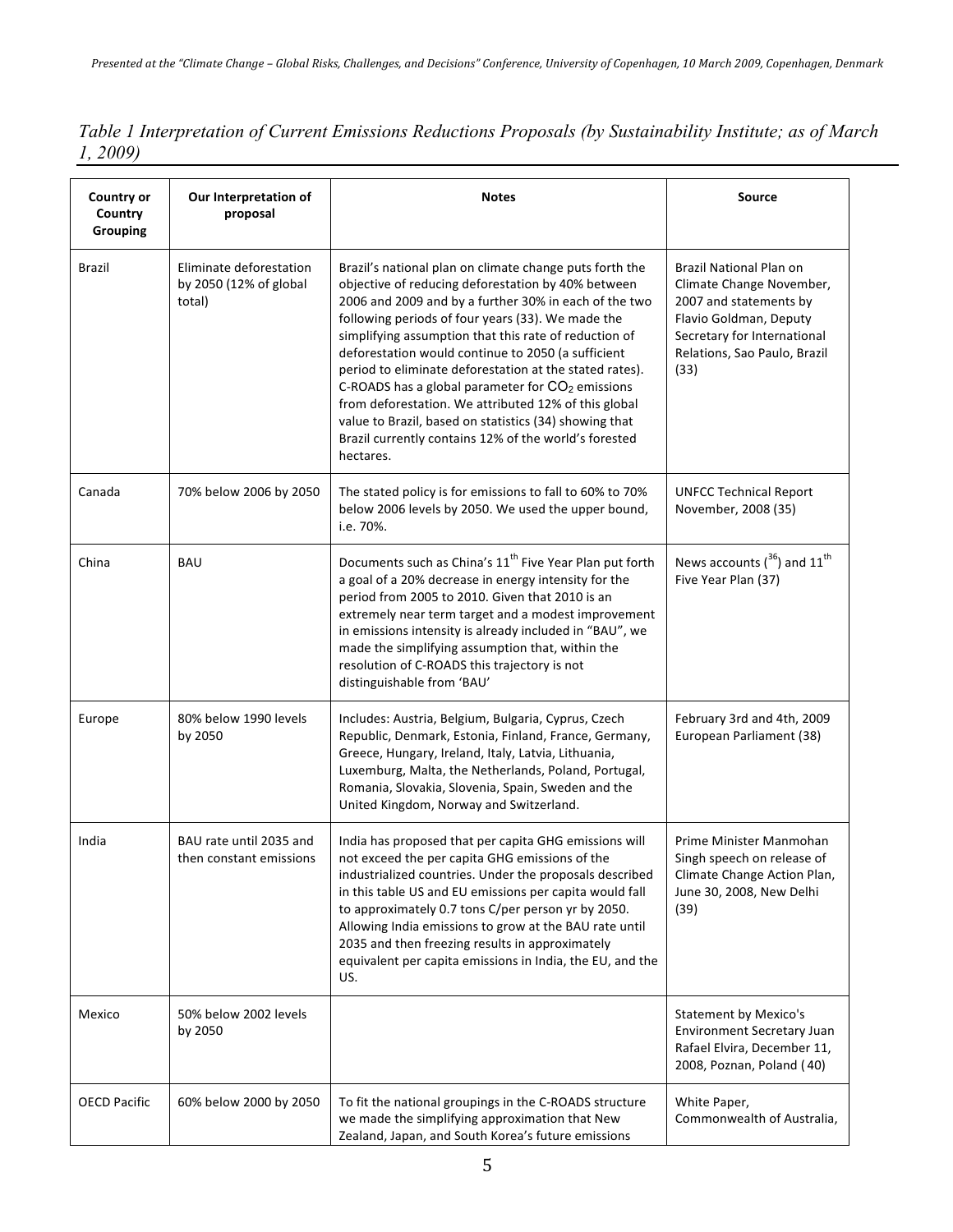|                                             |                                                                                         | follow that of Australia's current proposal.                                                                                                                                                                                                                                                                                                 | December, 2008 (41)                                                                                                                                                |
|---------------------------------------------|-----------------------------------------------------------------------------------------|----------------------------------------------------------------------------------------------------------------------------------------------------------------------------------------------------------------------------------------------------------------------------------------------------------------------------------------------|--------------------------------------------------------------------------------------------------------------------------------------------------------------------|
| Russia and<br>parts of<br>Eastern<br>Europe | 1990 levels by 2012                                                                     | To fit the national groupings in the C-ROADS structure<br>we made the simplifying approximation that Albania,<br>Romania, Bosnia & Herzegovinia, Croatia, Macedonia,<br>Armenia, Azerbaijan, Belarus, Estonia, Georgia,<br>Kazakhstan, Kyrgyzstan, Tajikistan, Turkmenistan,<br>Ukraine, and Uzbekistan follow the same policy as<br>Russia. | <b>UNDP Development Report</b><br>2007/2008 (42)                                                                                                                   |
| South Africa                                | BAU until 2022;<br>emissions constant until<br>2032, then 1% per year<br>annual decline | Minister van Schalkwyk's statement was, "emissions"<br>peaking between 2020/25, then stabilising for a<br>decade, before declining in absolute terms towards<br>mid-century"(43). We choose a 1% decline as moderate<br>rate of decrease.                                                                                                    | Keynote address by<br>Marthinus van Schalkwyk,<br>South African Minister of<br><b>Environmental Affairs and</b><br>Tourism, Washington DC, 14<br>January 2009 (43) |
| US                                          | 80% below 1990 by 2050                                                                  |                                                                                                                                                                                                                                                                                                                                              | President Obama campaign<br>speech Aug 4 2008, Lansing<br>MI $(44, 45)$                                                                                            |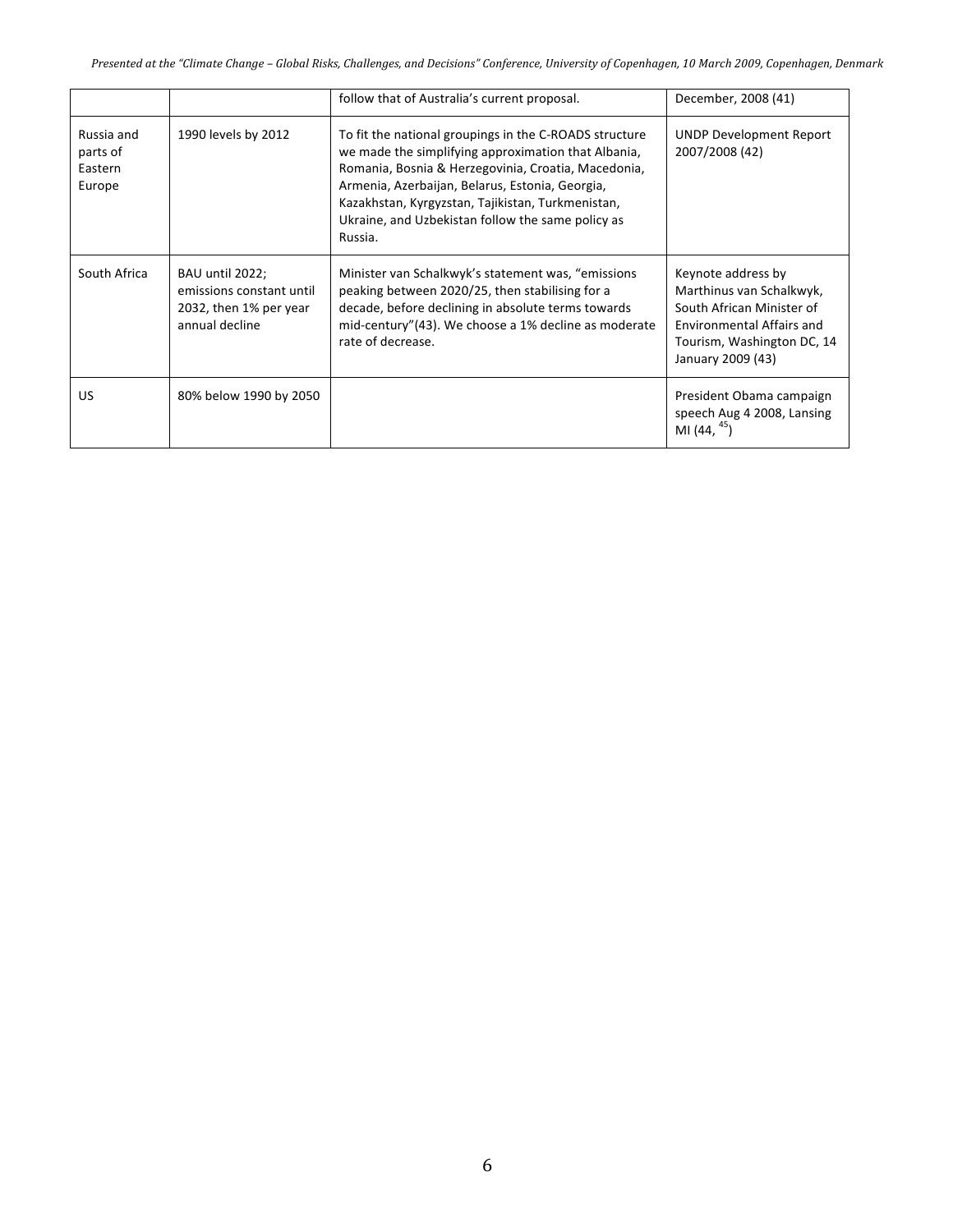We used C-ROADS to ask whether this scale of reduction in global  $CO<sub>2</sub>$  emissions would be sufficient to achieve widely accepted climate goals such as stabilizing atmospheric  $CO<sub>2</sub>$  levels between 350 and 450 ppm or limiting mean global temperature increase to less than two degress Centigrade over pre-industrial levels.

Based on the interpretations of current proposals shown in Table 1, we used C-ROADS to calculate future  $CO<sub>2</sub>$  emissions from fossil use for those countries or groups of countries that have made publically available proposals for reductions of greenhouse gas emissions. The resulting  $CO<sub>2</sub>$  emissions trajectories are shown in Figure 3.



**Figure 3.** Emissions trajectories if current proposals for CO<sub>2</sub> emissions from fossil fuels were fully implemented over the time scales described in the proposals. All countries fall into one of the 15 blocs shown above, the default groupings
of
C‐ROADS.
Emissions
are
shown
in
billion
tons
C/year.
Solid
lines
represent
the
projected
emissions under the emissions reduction scenario described in Table 1. Dashed lines show the "BAU" emissions trajectory. For nations or blocs of nations without emissions reductions proposals listed in Table 1 only "BAU" emissions are shown. Only CO<sub>2</sub> emissions from fossil fuel use are shown.

To project a future global  $CO<sub>2</sub>$  emissions trajectory under a scenario where all the emissions reductions policies in Table 1 were fully implemented we used the C-ROADS simulator to aggregate the national emissions trajectories pictured in Figure 3 (the "Current Proposals" scenario). In calculating this global emissions trajectory we assumed that all countries not listed in Table 1 follow a "BAU"  $CO<sub>2</sub>$  emissions scenario consistent with the IPCC SRES scenario A1FI (20). In the "BAU" scenario, land use  $CO<sub>2</sub>$  emissions were assumed to remain constant at 2005 levels through the century. In all scenarios, the two other primary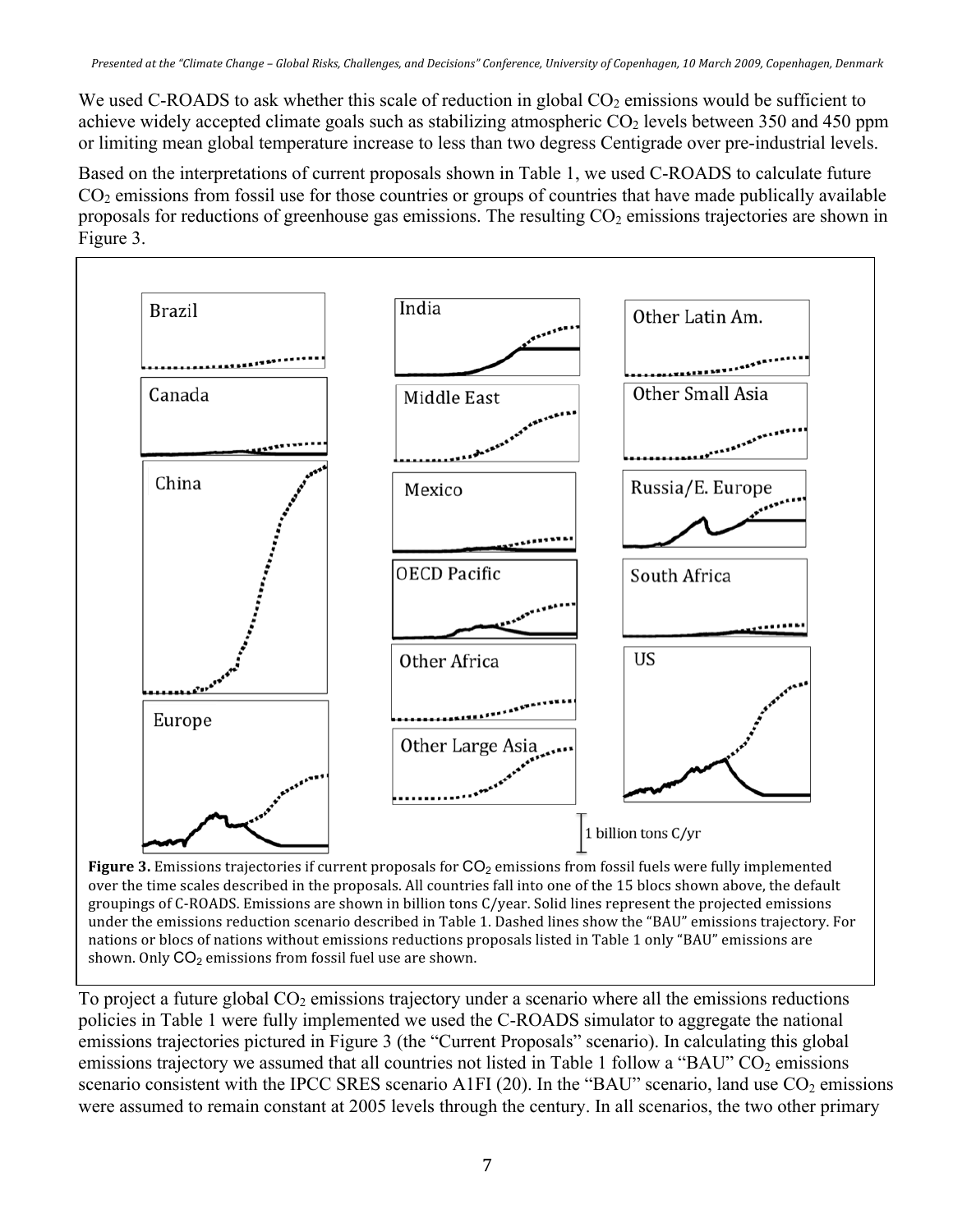greenhouse gasses,  $CH_4$  and  $N_2O$  were assumed to increase through the century at the same rate as was assumed in MAGICC's SRES scenario A1FI.

Figure  $4(a)$  shows the expected global  $CO<sub>2</sub>$  emissions trajectory from fossil fuel use for the "Current" Proposals" scenario. "BAU" emissions and emissions under two more ambitious GHG emissions reductions





proposals (discussed in more detail below) are included for reference.

Under "BAU" emissions reach approximately 30 billion tons C/yr by 2100; under "Current Proposals" emissions reach approximately 20 billion tons C/yr by 2100.

Figure 4(b) shows the evolution of atmospheric  $CO<sub>2</sub>$ levels over time under the "Current Proposals Scenario."  $CO<sub>2</sub>$  emissions from fossil fuels (Figure 4a) as well as emissions from deforestation (adjusted to reflect Brazil's proposal (Table1)) were used by the simulator to calculate atmospheric  $CO<sub>2</sub>$  levels.

Figure 4b strongly suggests that the current emissions reductions proposals outlined in Table 1 will not be sufficient to achieve the goal of stabilizing  $CO<sub>2</sub>$  levels between 350 and 450 ppm by the end of this century. Instead, in this scenario  $CO<sub>2</sub>$ emissions are so high that atmospheric  $CO<sub>2</sub>$  levels continue to rise throughout the century and reach approximately 730 ppm by 2100. While this is an improvement over the 900 ppm future of the BAU scenario it falls far short of the goal of stabilizing  $CO<sub>2</sub>$  levels.

Figure 4c shows that current proposals are insufficient to allow humanity to achieve the goal of limiting temperature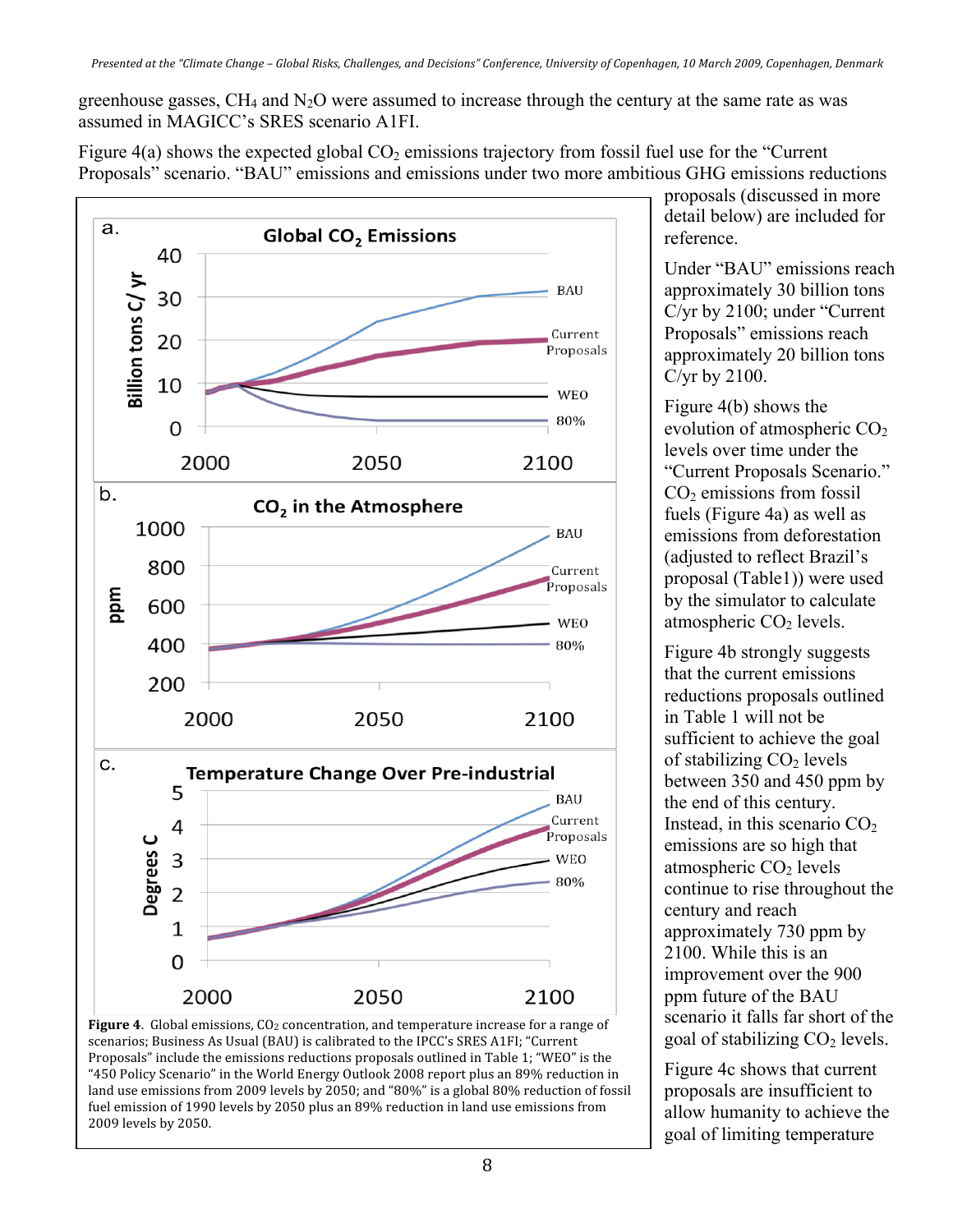increase to less than 2°C over pre-industrial levels. Instead the model shows a temperature rise of somewhat more than 3°C even if all proposals were fully implemented.

While the current suite of proposals coming from national goverments are insufficient to stabilize CO<sub>2</sub> levels near 400 ppm or limit temperature increase to less than 2°C, other proposals are able to achieve these goals.

Figure 4 also includes C-ROADS projections of the impacts on atmospheric  $CO<sub>2</sub>$  level and temperature increase under the WEO proposal (which allows  $CO<sub>2</sub>$  levels to stabilize around 500 ppm) and under a scenario of a global reduction in emissions of 80% by 2050 that results in approximately 400 ppm  $CO<sub>2</sub>$  at 2100.

The "WEO" scenario shown in Figure 4 employs the fossil fuel emissions trajectory of the "450 Policy Scenario" in the World Energy Outlook 2008 report (46) and an 90% reduction in land use emissions by 2050, relative to 2009 levels. It assumes a leveling of global  $CO<sub>2</sub>$  emissions at 29% below 2009 levels by 2040 through extensive involvement in a global cap-and-trade policy and resulting extensive deployment of hydropower, biomass, wind, and other renewable energy, plus carbon-capture-and-storage for coal. OECD countries would reduce fossil fuel emissions by almost 40% in 2030, compared with 2006 levels, while other major economies would limit emissions growth to 20%.

The "80%" scenario is an 80% reduction of global fossil fuel emissions by 2050, relative to 1990 levels, plus a 90% reduction in land use emissions by 2050, relative to 2009 levels.

### **Discussion**

Because it is difficult for decision makers to (a) aggregate diverse emissions reductions proposals into an single global emissions projection and (b) mentally simulate from that emissions projection the resulting atmospheric CO<sub>2</sub> level or temperature increase, it is very difficult, even for the most informed and wellintentioned decision makers, to know whether the policies they are considering adopting are sufficient to achieve goals for stabilizing  $CO<sub>2</sub>$  levels and limiting global temperature increase to within a safe range.

Simple computer simulation models have the potential to provide decision makers with a general understanding of whether current policy options are sufficient to achieve desired goals.

Sound, science-based, climate policy will require that decision makers and those who advise them have access to a wide range of tools capable of making clear the long-term impacts of policy options under consideration. Simple models can play an important role in helping decision makers discover whether or not policies under consideration are capable of achieving results of the general magnitude desired.

Our analysis strongly suggests that, in order to achieve widely discussed long-term climate goals, leaders and policy makers will need to agree to implement greenhouse gas emissions reductions that are significantly stronger than those currently being discussed in the context of the UNFCCC, at least those proposals that are available within the public domain.

Our conclusions are sobering, especially given the small amount of time remaining to adjust negotiating positions in the run-up to the COP-15 conference, as our results suggest that current proposals, if fully implemented would lead to  $CO<sub>2</sub>$  levels in 2100 that close only about half of the gap between "BAU" and targets such as stabilization of  $CO<sub>2</sub>$  levels at between 350-450 ppm.

This conclusion indicates that, for COP-15 to produce an agreement capable of avoiding the most dangerous consequences of climate change, major shifts in negotiating position will be required.

The seriousness of this conclusion makes it important to consider the level of confidence decision-makers should have in our conclusions. Could the world's nations actually be more closely on track to achieve the goal of preventing dangerous anthropogenic interference with the climate system than our analysis suggests? Might there be assumptions inherent in the C-ROADS structure or in our process for gathering estimates of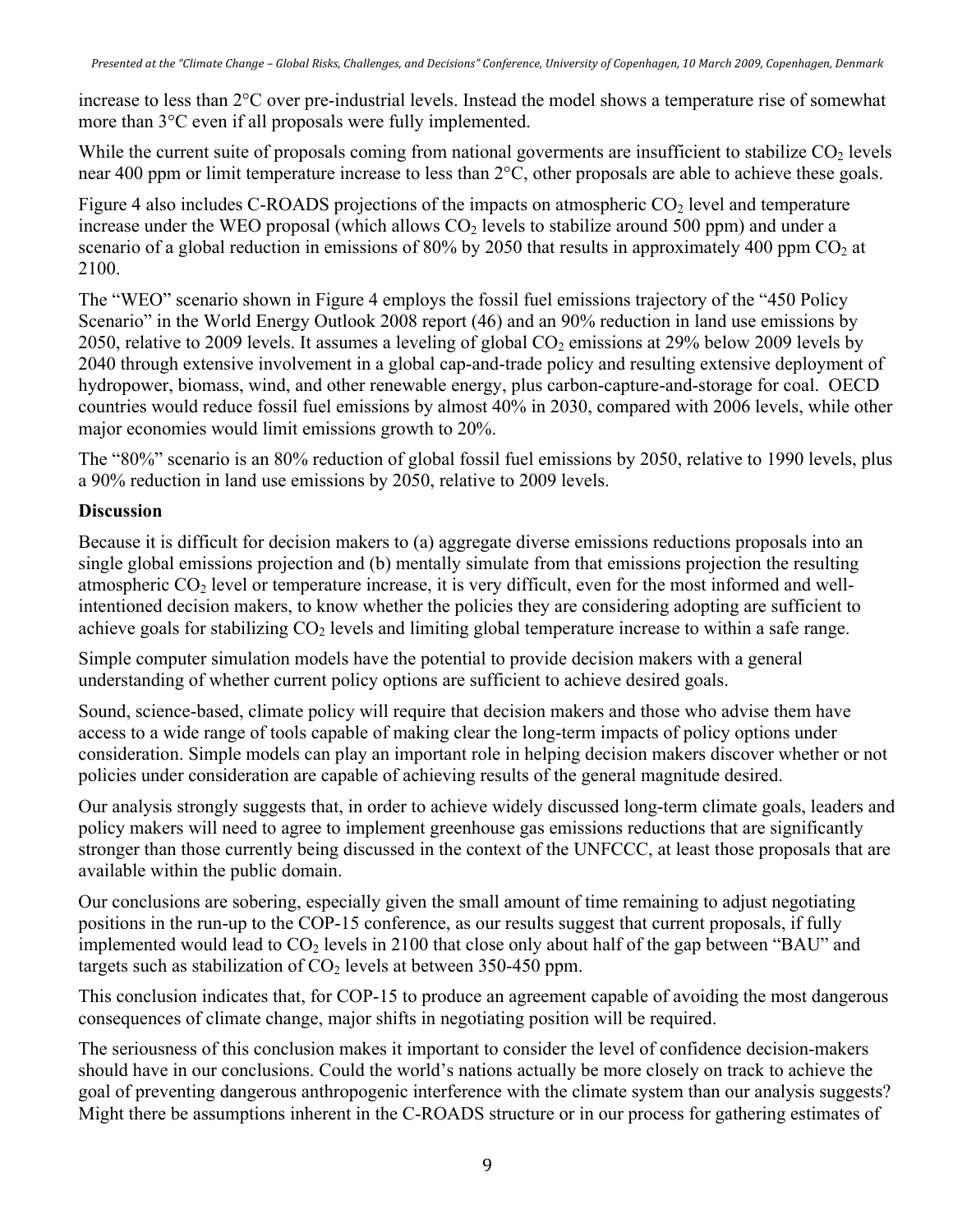current national emissions reductions proposals that could result in systematic biases that lead to higher global emissions or climate impacts than might be expected based on accepted climate science?

For our results to be exaggerating the gap between widely accepted goals and the likely outcomes of "Current Proposals" one of two things must be true: our analysis must be shown to (1) overestimate the likely global  $CO_2$  emissions trajectory if all current proposals were to be implemented or to (2) overestimate the impact of that emissions trajectory on atmospheric  $CO<sub>2</sub>$  concentration and temperature increase. We consider each of these possibilities below.

It is possible that we are over-estimating the global emissions trajectory that can be expected in the 'Current Proposals' scenario because we are not aware of proposals in one or more countries that actually have strong support but which are not yet in the public domain. It is certainly possible that there exist national level proposals which have not been included in this analysis and which would result in a lower expected  $CO<sub>2</sub>$ emissions trajectory than we have calculated here. This possibility could best be addressed if a systematic process – perhaps with the UNFCCC process – were in place to make use of formal tools to characterize current proposals and analyze their possible effects.

It is also possible that elements found in the 'real world' but not within the model structure might put limits on future emissions, resulting in less impact on  $CO<sub>2</sub>$  concentration and temperature increase than our analysis suggests. Particularly given the very large anticipated future emissions of China (Figure 3) it could be argued that the GDP growth upon which China's future emissions are predicated can not continue through the century without encountering other physical or social limits which would constrain  $CO<sub>2</sub>$  emissions. C-ROADS structure contains no such constraints, making this a valid question. We have used C-ROADS to test scenarios in which the growth in China's emissions is severely constrained. Even if China's emissions were frozen at current levels our model indicates an overshoot of both a 450 ppm goal and a 2°C temperature increase. Experiments such as these suggest that the finding that current proposals are not likely to meet 2°C is robust.

We also believe it is unlikely that C-ROADS is overestimating the impacts of the  $CO<sub>2</sub>$  emissions trajectory on atmospheric  $CO<sub>2</sub>$  level and temperature increase. It is possible that temperature goals could still be met if climate sensitivity is low. However, subjective probability distributions for equilibrium climate sensitivity suggest that this is unlikely. Uncertainty about the carbon cycle is not as great, so it is unlikely that C-ROADS substantially overstates the atmospheric trajectory given  $CO<sub>2</sub>$  emissions. More importantly, C-ROADS lacks many of the positive feedback loops that may exist in the climate system (*e.g.,* feedbacks between temperature and carbon in soil and biomass, and feedback between temperature increase and other greenhouse gasses such as methane in hydrates and permafrost). The absence of such feedback processes in the C-ROADS structure implies that temperature increases in the 'real' system could be larger than in our simulation runs.

While we believe it unlikely that current proposals are sufficient to achieve climate goals we hope that other groups, using other models, will also analyze the situation and share their findings in ways that provide decision makers with timely and accurate information. A diversity of approaches and models applied to this question would enhance global understanding of the size of the gap between current policy options and what will be required to meet the goal of stabilizing  $CO<sub>2</sub>$  levels in a range that prevents the most dangerous consequences of climate change.

Finally, although our analysis suggests that the sum of current, publicly available emissions reductions proposals are likely to be insufficient to achieve widely accepted goals such as stabilizing atmospheric  $CO<sub>2</sub>$ levels between 350 and 450 ppm, our results also show that the achievement of such goals is within reach, given sufficient emissions reductions undertaken quickly enough.

In our simulation runs (Figure 4), global reduction in emissions of  $CO<sub>2</sub>$  from fossil fuel to 80% of 1990 levels by 2050, combined with a 90% decrease in  $CO<sub>2</sub>$  emissions from deforestation, result in  $CO<sub>2</sub>$  levels in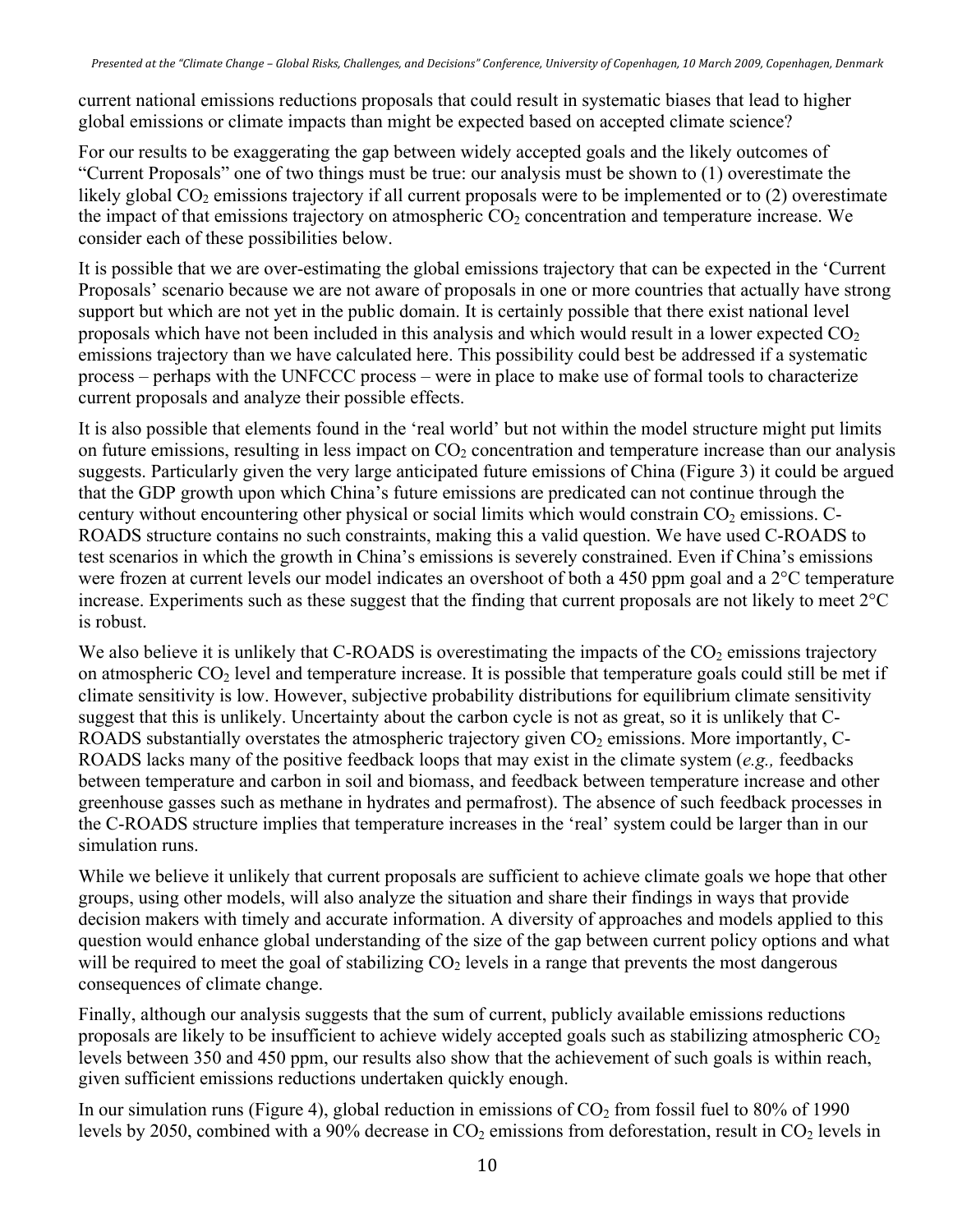the range of 400 ppm and a temperature increase over pre-industrial temperatures in the range of 2°C by the simulated year 2100. These results are consistent with the lowest emissions scenarios in AR4 (47) and subsequent scenarios (48). In addition, when we simulate the fossil emissions reduction scenario of the WEO ("450 Policy Scenario") in combination with a 90% reduction in  $CO<sub>2</sub>$  emissions from deforestation, the resulting atmospheric  $CO<sub>2</sub>$  levels and temperature increase through 2100 is much closer to widely accepted climate goals than is seen with the current proposals for greenhouse gas emissions reduction that we have analyzed.

These results indicate that the achievement of widely accepted goals for the avoidance of dangerous climate change is not precluded by the inherent dynamics of the climate system, though it may require rates of change that challenge the limits of conventional economic assumptions.

In the run up to COP-15, it is critical that decision makers and the general public understand that while (a) limiting temperature increase to 2°C or less is not likely to be achieved by the current range of greenhouse gas emissions reductions proposals being discussed in public domain, (b) a set of proposals that together add up to a global reduction of around 80% of 1990 emissions by 2050 combined with concerted reductions in deforestation could achieve this essential goal.

## **References**

8
Sterman,
J.
(2008)
Risk
Communication
on
Climate:
Mental
Models
and
Mass
Balance. *Science*,
322,
532 9
Kleinmuntz,
D.
and
J.
Thomas.1987.
The
Value
of
Action
and
Inference
in
Dynamic
Decision‐Making. *Organization Behavior
and
Human
Decision
Processes*39(3),
341‐364

http://cdiac.ornl.gov/ftp/trends/landuse/houghton/Global\_land-use\_flux-1850\_2005.xls.

 1
See
http://www.climateinteractive.org

<sup>2</sup> Intergovernmental Panel on Climate Change (IPCC). 2007. Climate Change 2007: Synthesis Report. Section 2.3. P 16. 3 Framework
Convention
on
Climate
Change,
United
Nations,
1992

<sup>4</sup>EU
Council
Conclusions
‐
Climate
Change
(17
October
2005:
Luxembourg)

<sup>5</sup>IPCC
WGII
AR4
Ch
19
Figure
19.1.

<sup>6</sup> J. Hansen, M. Sato, P. Kharecha, D. Beerling, R. Berner, V. Masson-Delmotte, M. Pagani, M. Raymo, D. L. Royer, and J. C. Zachos. Target atmospheric CO2: Where should humanity aim. Open Atmos. Sci. I. (2008), vol. 2, pp. 217-231

<sup>7</sup> Brehmer, B. 1989. Feedback Delays and Control in Complex Dynamic Systems, in Miling, P. and E. Zahn (eds.), *Computer* Based Management of Complex Systems. Berlin: Springer Verlag, 189-196.

<sup>10</sup> Sterman, I.S. 1989. Misperceptions of Feedback in Dynamic Decision Making. Organizational Behavior and Human *Decision
Processes*,
43(3),
301‐335.

<sup>11</sup> Corell, R.W., Lee, K., and P.C. Stern. Strategies and Methods for Climate-related Decision Support. In press.

<sup>12</sup> Morecroft, J.D.W. and J.D. Sterman, Eds. 1994. Modeling for Learning Organizations. Portland, OR: Productivity Press. 13
Sterman,
J.
S.
Business
Dynamics.
2000.
Irwin
McGraw
Hill:
Boston,
MA.

<sup>14</sup> FAIR 2.0 - A decision-support tool to assess the environmental and economic consequences of future climate regimes. Netherlands
Environmental
Assessment
Agency,
http://www.mnp.nl/en/themasites/fair/index.html

<sup>15</sup> Matthews, Ben. The Java Climate Model. http://www.chooseclimate.org/jcm/index.html

<sup>16</sup> Socolow, R.H. and S.H. Lam. 2007. Good Enough Tools for Global Warming Policy Making Phil. Trans. R. Soc. A (2007) 365,
897–934.

<sup>17</sup> Marland, G., T.A. Boden, and R.J. Andres. 2008. Global, Regional, and National Fossil Fuel CO2 Emissions. In Trends: A Compendium of Data on Global Change. Carbon Dioxide Information Analysis Center (CDIAC), Oak Ridge National Laboratory,
U.S.
Department
of
Energy.

<sup>18</sup> Houghton, R. A. 2006. Carbon Flux to the Atmosphere from Land-Use Changes: 1850-2005. The Woods Hole Research Center.

Carbon
Dioxide
Information
Analysis
Center
(CDIAC),

<sup>19</sup> Maddison, A., 2008. Historical Statistics for the World Economy: 1-2006 AD. Conference Board and Groningen Growth and
Development
Centre,
Total
Economy
Database,
http://www.ggdc.net/maddison.

<sup>20</sup>Nakicenovic,
N.
and
R.
Swart,
Eds.
2000. *Special
Report
on
Emissions
Scenarios*.
Cambridge
University
Press:
Cambridge, United
Kingdom.

<sup>21</sup>International
Energy
Agency
(IEA).

2007.

World
Energy
Outlook
(WEO).

<sup>22</sup>United
Nations.

2004.

World
Population
to
2300.